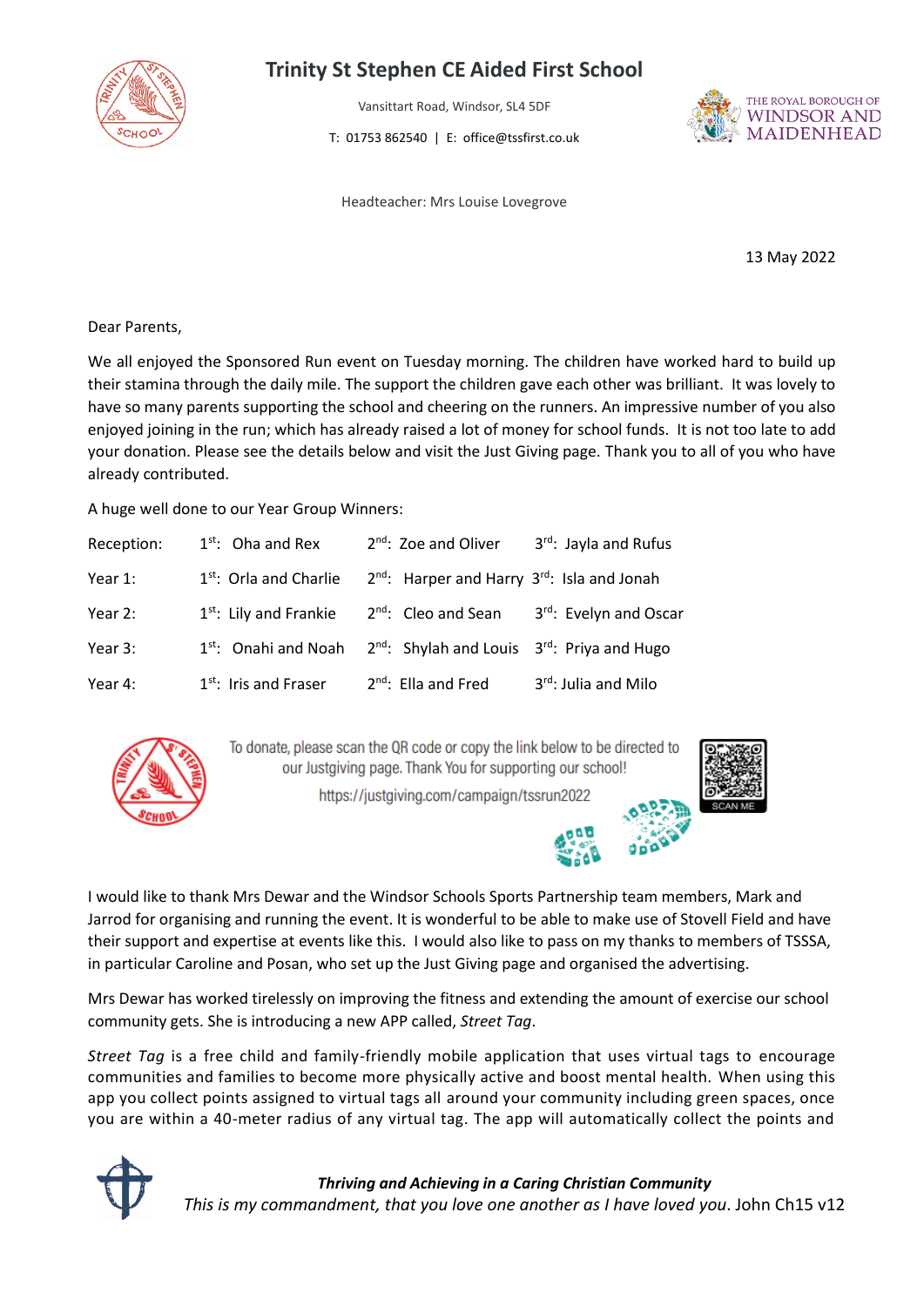

### **Trinity St Stephen CE Aided First School**

Vansittart Road, Windsor, SL4 5DF

T: 01753 862540 | E: office@tssfirst.co.uk



Headteacher: Mrs Louise Lovegrove

the tag colour changes to Red from Yellow. Indoor and outdoor steps can be synced and converted into *Street Tag* points. These points add up in real-time on the school leader board, with prizes to be won at the end of each season. Further information on joining the scheme are being sent as a further attachment to this newsletter.

#### **The Queen's Green Canopy Project - Commemorative Planting Event:**

On Tuesday Trinity St Stephen was able to be part of the HM The Queen's Platinum Jubilee and the Queen's Green Canopy Project. Our representative was Henry in Year 4 who, along with his mother, went to oversee the planting on the Trinity St Stephen tree. The weather did not dampen such a marvellous occasion. The full news story can be accessed on the following link:

#### Platinum Jubilee trees planting in Windsor Great Park | Ascot [Racecourse](https://www.ascot.com/news/platinum-jubilee-trees-planting-in-windsor-great-park) | Royal Ascot Horse Racing

Marta Jackson, who is currently one of our lunch time assistants, has decided that it is now time to move on. Marta has been dedicated to her role at Trinity for over 9 years and has very much enjoyed supporting the children during lunch. During that time she has been a lunchtime assistant but also spent some years supporting Mrs Howard in Drop Zone. Her daughter attended the school too. We will greatly miss her but wish her every success in her new role at Eton College which she starts after half term.

If any member of our community either would be interested in taking up a lunchtime role at the school or knows of someone who may be interested. Please contact Mrs Jones in the school office. Details of the role are on the website[. https://www.tssfirst.co.uk/school-life/job-vacancies](https://www.tssfirst.co.uk/school-life/job-vacancies)

Yesterday Year 2 enjoyed a trip to Eton Museum. They learnt more about their science topic which is learning about animals and life cycles. Currently, Year 2 have some important visitors in the classroom. A number of caterpillars are being cared for and carefully observed. The children are enjoying seeing first-hand the wonders of the life cycle of a butterfly.

Next week we will be welcoming Year 1 parents in Church on **Thursday 19 May** to celebrate the children's learning. I have also added a new date below, **Friday 24 June**, for Reception parents to join us in class worship at St Stephen and St Agnes Church at 9am that morning.

A reminder that your child can bring in the following break snacks only: vegetables, fruit, plain crackers (rice or cream), no nut products.

Finally, many thanks to the Reception team who are running the Cake Sale this evening. Enjoy the sugar treat at the start of your weekend and thank you for the continued donation to school funds.

Kind regards,

houise hreque



*Thriving and Achieving in a Caring Christian Community This is my commandment, that you love one another as I have loved you*. John Ch15 v12